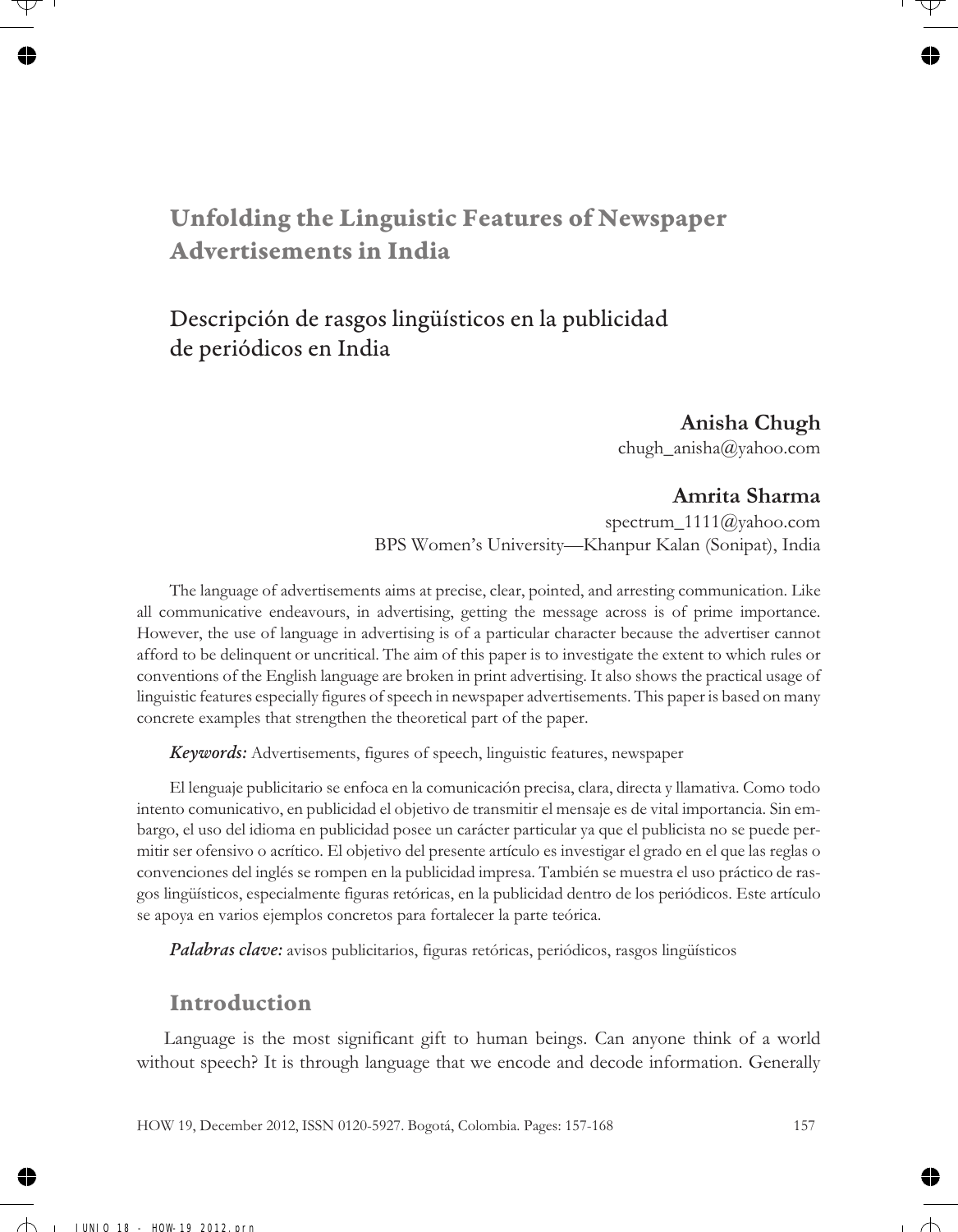speaking, all communication, creative or critical thinking, and its articulation would have been nonexistent if language did not exist. This world would certainly be dark if the light of language did not illumine it. Sapir, the noted linguist observed:

Human beings do not live in the objective world alone, nor alone in the world of social activity as ordinarily understood, but are very much at the mercy of the particular language which has become the medium of expression for their society. (as cited in Salzmann, 1993, p. 153)

Taking cue from the Sapir-Whorf hypothesis, it is not out of place to mention that it is language which determines the limits of our world, which constructs our reality. Therefore, language *is not* neutral. It is not merely a vehicle which carries ideas but also shapes ideas. It is the programme for mental activity (Whorf, 1956). Given that language is such an influential force in shaping our world, it is obvious that those who have the power to create the symbols and their meanings are in a privileged and highly advantageous position. This observation springs from the fact that language can be used creatively–the best examples of such use are seen in advertisements.

Nowadays advertising has penetrated into every nook and corner of one's life. Advertizing not only offers information but also has a strong element of persuasion. This is the prime reason that researchers have tried to unveil the mechanisms of advertising: the linguistic dimension of the message, word-play, the use of image and sound, the process of coding and decoding, the interaction between message and audience, and so forth.

## **The Language of Advertisements**

The language of advertisements aims at precise, clear, pointed, and arresting communication. Like all communicative endeavours, in advertising, getting the message across is of prime importance. However, the use of language in advertising is of a particular character because the advertiser cannot afford to be delinquent or uncritical. As Weir (1960, p. 26) says, "The heart and soul of advertising are, and, in many opinions, will remain the creation of effective communication between producer and customer."

It is certainly an interesting discovery that the creators of advertisements take liberties with language as poets do. The advertisers have an 'advertising license' just as the poets have a "poetic license". The commercial advertisers like artists play with language creatively modifying the natural order of structure and form. Since it is important to create a positive impact about the product, the language used for advertising is chosen carefully. A number of linguistic features get foregrounded to create different styles in order to design the advertisements which have imperishable impact on the reader. Foregrounding can be achieved in two ways: (1) Parallelism and (2) Deviation. For instance, deviation in advertisements can be found at different levels, some of which are explained next.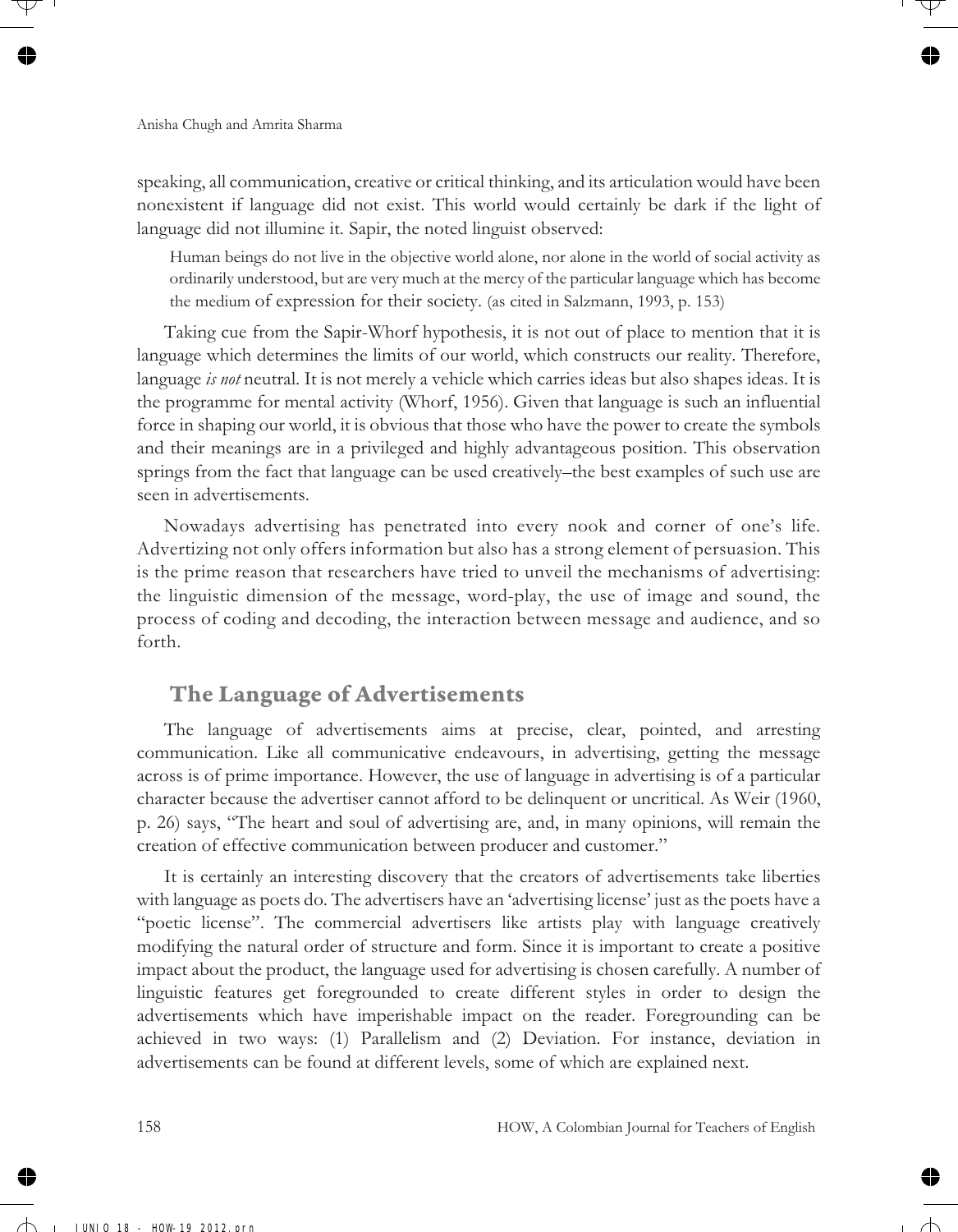**Lexical deviation.** An example of "broken words" also comes under lexical deviation. These words refer to separating words into smaller units. Such a technique is often applied to create an unexpected effect upon the readers. For instance:

The new definition of Smart Casual The Complete Man Raymond Since 1925 (*The Times of India*, 2008, September 30, p. 21)

**Syntactic Deviation.** Syntactic deviation includes violations in syntactic arrangement which could be described as "bad" or "incorrect" grammar. For instance:

Uflex packaging solutions help to bring to you your favourite spices and other foods just the way you want them—fresh and pure. *Which is why* [emphasis added] packaged food giants like Cadbury's, Britannia, Nestle, TATA tea, P&G and Pepsi have placed their trust in us. And *which is also why* [emphasis added] Reliance Retail and Bharti Walmart—India's youngest private labels—have left the task of preserving quality and freshness to us.

[Advertisement of UFLEX Flexible Packaging] (*The Times of India*, 2008, August 20, p. 13)

*Why settle* [emphasis added] for any other AC when you can get a DAIKIN? [Advertisement of DAIKIN Air-conditioner] (*Dainik Bhaskar*, 2012, May 27, p. 12)

Leech (1966) has talked about different aspects of advertising, viz, grammar, vocabulary, discourse, rhyme, and rhetoric of advertising. He has also shown the relation of these aspects of advertising with the functional factors such as attention value, listening ability/readability, memorability, and marketing power. The linguistic devices such as illustration, alliteration, rhymes, onomatopoeia, elliptical constructions, metaphor, and paradox are linked with attention value. Simple and colloquial styles are connected with readability. Phonological regularities such as alliteration, rhyme, and onomatopoeia, etc., are related to memorability. Frequent use of imperatives, superlatives, inversions, and parallelism, etc., are associated with marketing power. To make communication effective, advertisements use specific language.

In advertisements, the characteristics of common language, that is, arbitrariness, grammatical accuracy, semantically correctness are exploited maximally. There is a frequent use of disjunctive grammar in advertisements (i.e., in which nonfinite clauses and small phrases are independent). Therefore, the language of advertisements is distinct. Leech (1996, p. 95) remarks: "Disjunctive language is primarily associated with headlines, subheads and signature."

The major function of the language of advertisement is obviously to attract attention and to persuade people to buy the product or service it presents. Memorable slogans, humour,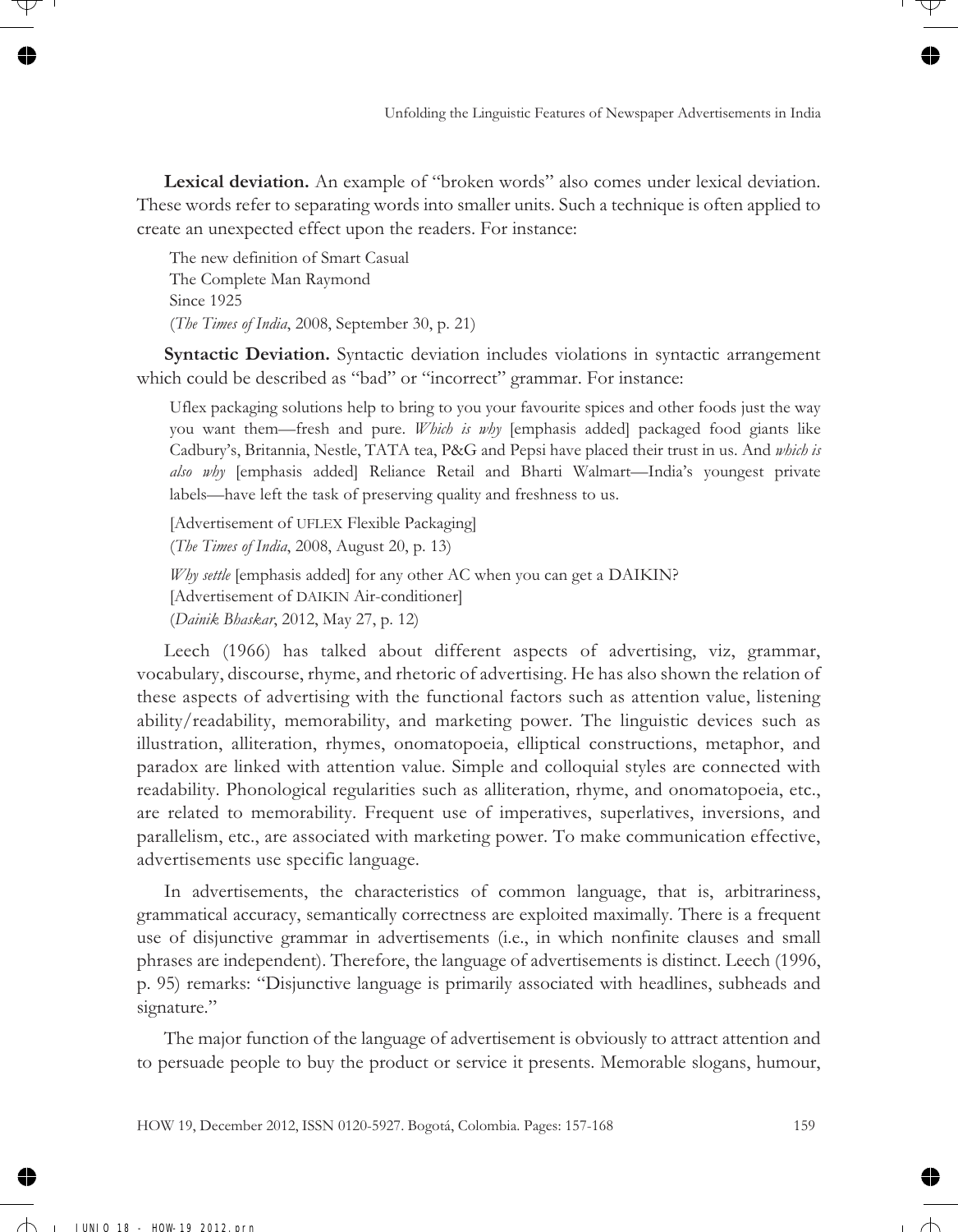and so forth, are also used to enhance impression. Besides, an advertisement may also amuse, inform, misinform, worry, or warn. Advertisements revolve around market economy and information technology. It clearly shows that control over the language is not only in the hands of academic institutions but that it is also shaped by the traders and marketing agencies based on their conception of what works well for the sale of their products on the market.

### **Investigating Some Linguistic Features**

The language of advertising frequently uses figures of speech and other stylistic devices that are considered typical of poetic language, such as puns, metaphors, alliteration, assonance, rhyme, etc. Keeping in mind the space and scope of this research paper, I would say it is not possible to discuss all the linguistic features microscopically. Consequently, for this study such examples have been selected which exhibit the most widely stylized linguistic features used by the advertisers in newspapers.

### *At the Phonological Level*

#### **Alliteration.**

The world of fashion Has a new trend: *T*radition [emphasis added] Presenting Rivaaz, a stunning range of *g*orgeous *g*old jewellery from *G*itanjali [emphasis added] [Advertisement of RIVAAZ jewellery by Gitanjali group enterprise] (*Business Standard*, 2008, December 19, p. 12)

Alliteration is the repetition of the consonant sound usually at the beginning of a word. It is one of the oldest poetic devices. In the above example, the phoneme  $/t/$  is repeated at the initial position of words *trend* and *tradition* and the consonant phoneme /g/ is repeated at the initial position of words *gorgeous*, *gold,* and *Gitanjali*.

Furthermore, the presence of fluid sounds (nasals, laterals, and sibilants) adorn this beautiful alliteration with a glazed rhythmic effect.

*G*ood time to *G*rab *G*olden Opportunity on 11.11.11 [emphasis added] [Advertisement of BCL Homes at Mohali] (*The Tribune*, 2011, November 10, p. 1)

In the given example, the repetition of the consonant phoneme  $/g/$  at the initial position of words is evident. This repetition of the velar plosive with short intervals presents an effect to act swift.

Gateway to a *d*efining *d*ecade [emphasis added] Indian Overseas Bank BANCON 2011 banker's conference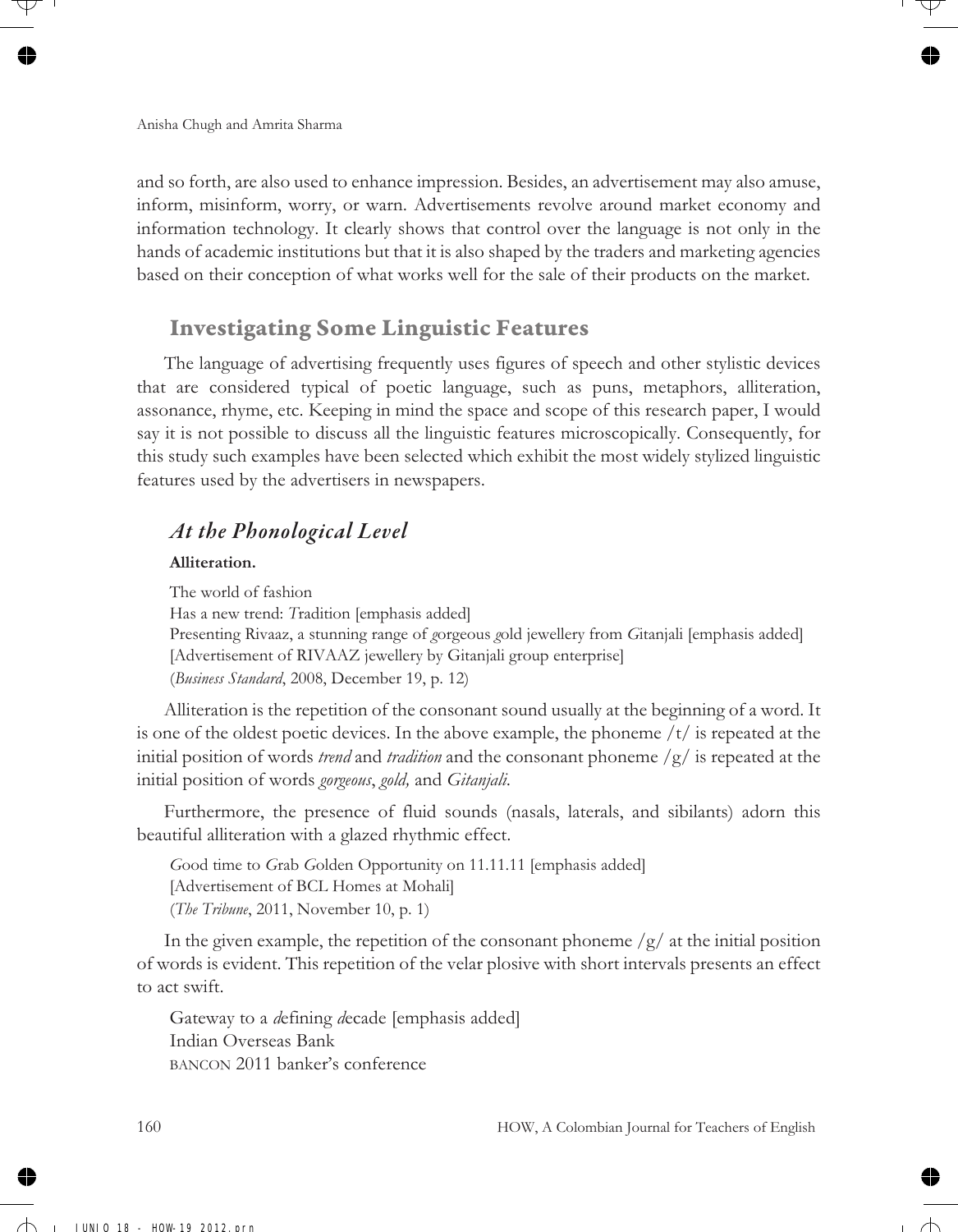[Advertisement of a conference by Indian Overseas Bank] (*The Hindu*, 2011, November 4, p. 20)

In the given example, the consonant phoneme /d/ at the initial position of words *defining* and *decade* is repeated. Besides, the vowel glide /ei/ in *gateway* and *decade* is repeated which is the example of assonance (repetition of vowel sounds).

Black brings bad luck [emphasis added] That's just a superstition [Advertisement of *Sportstar*—*The Sportier Tabloid*] (*The Hindu*, 2011, October 28, p. 15)

This is an interesting example with repetition of the consonant phoneme /b/ at the initial position of words above—clubbed with assonance through the vowel / æ/ in *Black*, *bad*, *that*—creating an effect of statement /b/ and then jeering negation /  $\alpha$ /.

**Rhymes.** Rhyme is one of the popular features of advertisements. It is musical and is successful at catching the customer's attention.

Take what you want, when you want, where you want. [Advertisement of a Scan Disk 8GB USB] (*The Times of India*, 2008, September 30, p. 3)

The Best Bank—India The Best Equity House—India [Advertisement of Deutsche Bank] (*Business Standard*, 2008, December 15, p. 1)

Journey is in Doubt if the Ticket is from a Tout [Advertisement of Northern Railway] (*The Hindu*, 2011, October 30, p. 5)

In your moments of happiness, it's there. In your moments of prosperity, we're there. [Advertisement of NSE – National Stock Exchange of India Limited] (*The Economic Times*, 2011, November 9, p. 11)

**Onomatopoeia.** It is a figure of speech in which the sound reflects the sense. It is also at times called echoism.

*Mmmm…. Smells good! Uflex?* [emphasis added] Uflex packaging solutions help to bring to you your favourite spices and other foods just the way you want them—fresh and pure.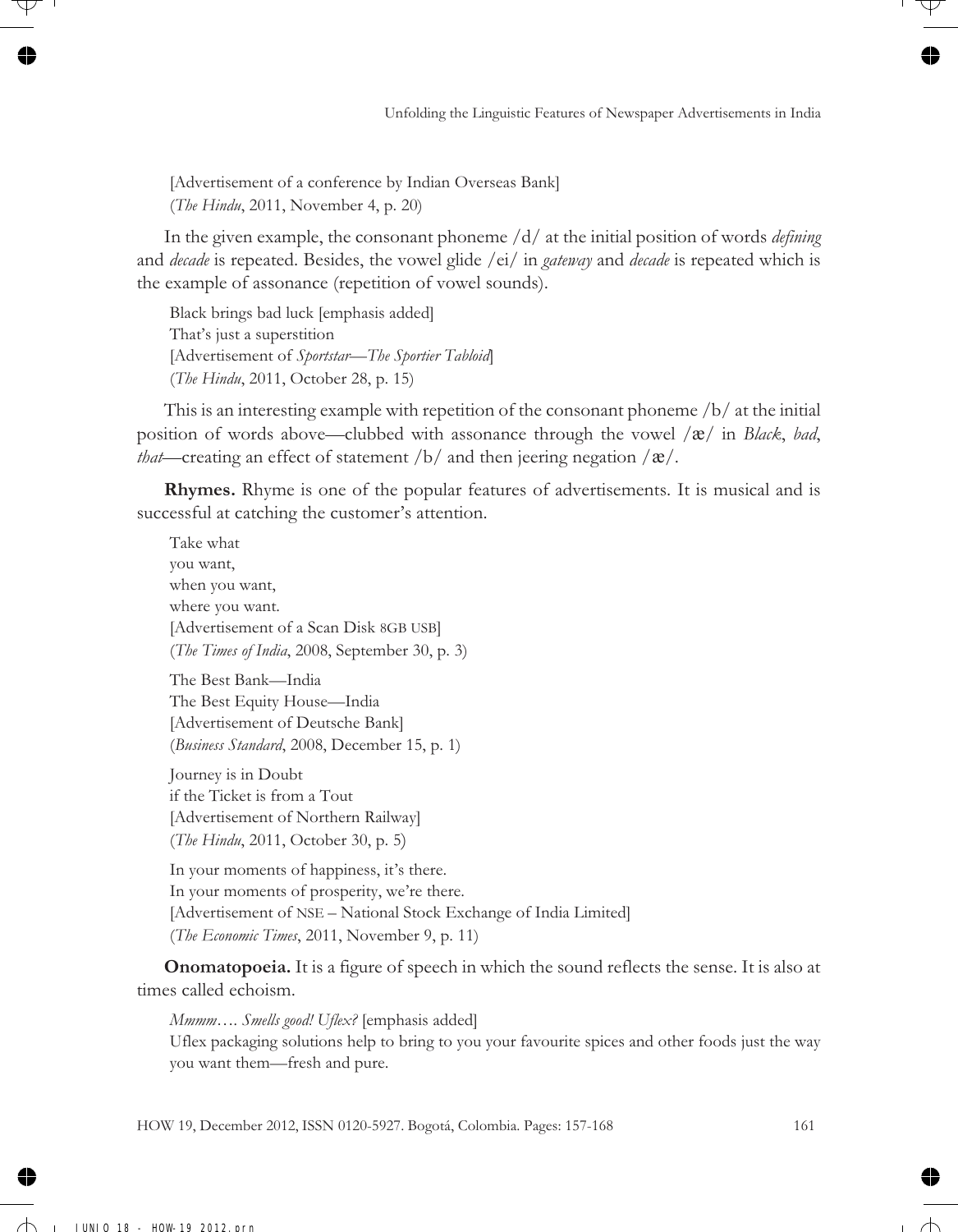[Advertisement of UFLEX Flexible Packaging] (*The Times of India*, 2008, August 20, p. 13)

### *At the Lexical Level*

**Lexis is subject to innovation and experiment.** Advertisements have rich and colourful vocabulary, that is, use of nouns, pronouns, adjectives, neologisms, clipping, acronyms, blending, and so forth. The choice of vocabulary depends on the context the advertiser wishes to present, the audience and thereby the register. Advertisements provide a springboard to learn the words and phrases quickly. For instance:

Why settle for any other *AC* when you can get a DAIKIN? [emphasis added] [Advertisement of DAIKIN Air-conditioner] (*Dainik Bhaskar*, 2012, May 27, p. 12)

This is an example of acronym as AC is formed by joining the initial letters of *air-conditioner*.

*NIFTEM* [emphasis added] (National Institute of Food Technology Entrepreneurship and Management)

Admission Notice 2012-13 (B.Tech. and M.Tech.)

About NIFTEM…WORLD CLASS EDUCATION IN FOOD TECHNOLOGY AND MANAGEMENT Provision for state-of-the-art research labs [emphasis added] in future

LIFE AT NIFTEM CAMPUS

• Entire campus is planned to be a *High-Tech Wi-Fi* [emphasis added] campus

In the above given example, there is use of acronym in *NIFTEM*. Clipping is used in *labs* as it is the short form of *laboratory*. *High-Tech* and *Wi-Fi* are examples of blends: High-Tech from High and Technology, Wi-Fi from Wireless and Fidelity

An overview of the matrimonial advertisements presents interesting examples of multiple adjectives. Advertisers use comparative and superlative degrees to exhibit the excellent quality/superiority of their product/person. The superlative description of bride/groom looks like:

Wanted a beautiful, slim, tall, well educated girl belonging to a respectable, educated Jat Sikh family (*The Tribune*, 2008, December 27, p. 5)

Whenever the string of adjectives seem to be less effective, intensifiers such as really, actually, very, exceptionally, etc. are used. Sometimes classifiers are also added like *convent* educated, ex-convented, *modernist*, *green card holder*, *high status*, and so forth. "If fair fails to convey what the advertiser wishes to convey, gori, with all its associations in the Indian context, is added to the list of attributes of the bride. All the adjectives used in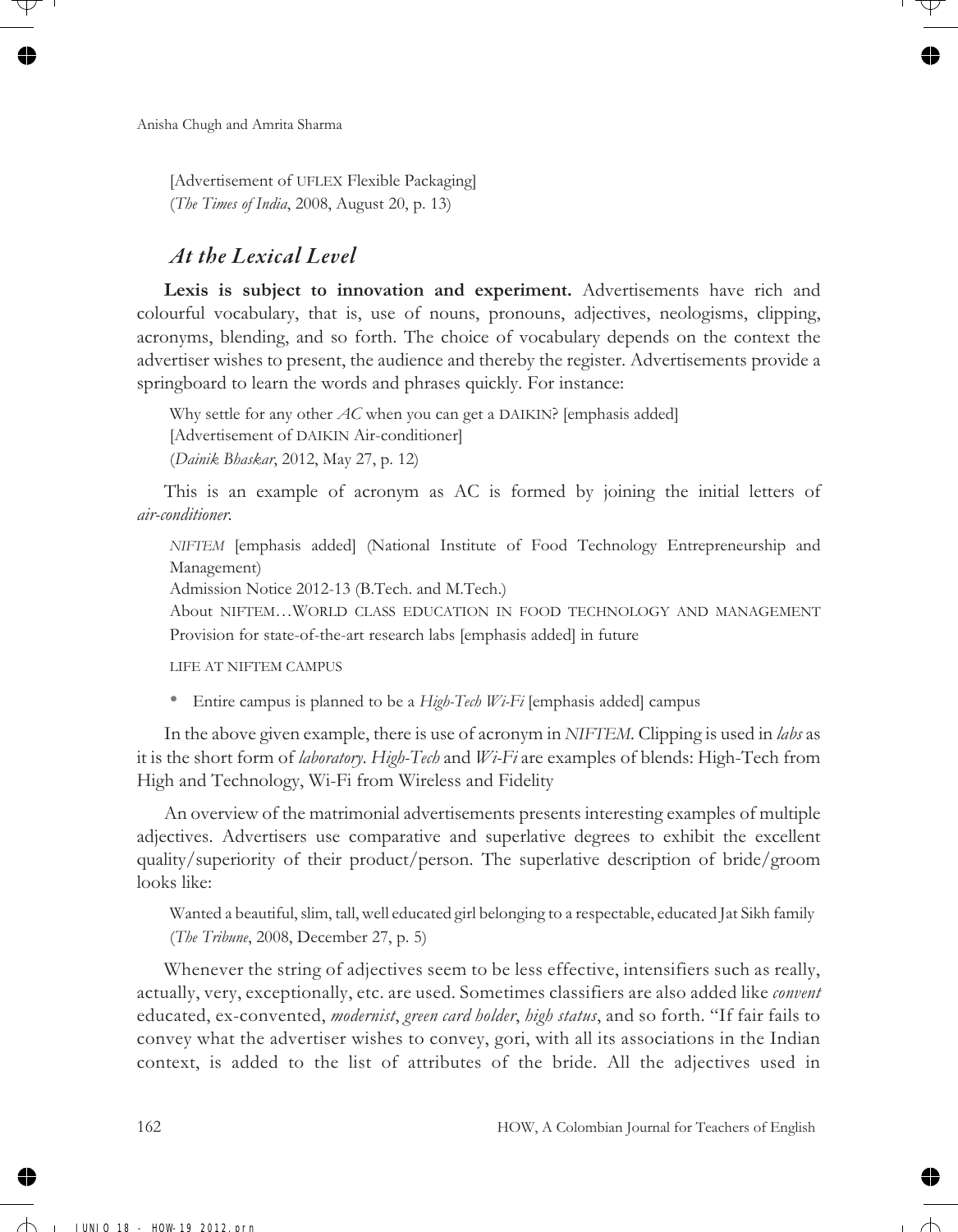matrimonial advertisements are adjectives of implications/illocution" (Pathak, 2005, p. 16).

**A glance on common affixation.** The '-ing' and '-ed' suffix is very frequently used, especially in matrimonial advertisements mincing compound words. Generally speaking, this reflects the lexical creativity of Indian English.

| -ing type | home-loving, good-looking, English-speaking, working, smart-looking, etc.                                                                            |
|-----------|------------------------------------------------------------------------------------------------------------------------------------------------------|
| -ed type  | well-placed, well-established, well-trained, well-educated, career- oriented,<br>broadminded, sweet-tempered, fair-complexioned, sweet-natured, etc. |

Of the two types, the -ed formations are more frequent. Most of these items do not have a dictionary entry in the structure, sense and world-class in which they appear. Though at times semantically unintelligible and structurally bizarre to the native speakers of English, they have by now acquired full justification and stylistic significance in English newspapers of India. (Pathak, 2005, p. 17)

# *At Syntactic Level*

**Elliptical construction.** An elliptical construction is a sentence in which certain word/words are deliberately omitted because they can be understood easily from the context. In almost all the headlines, elliptical sentences are used.

Trump Vidyarthi Plan comes again [Advertisement of Trump Prepaid Mobile Card issued by MTNL] (*The Times of India*, 2008, December 24, p. 24) Rule the road [Advertisement of Chevrolet Captiva car] (*Business Standard*, 2008, December 15, p. 16) Dishing it out [Advertisement of "dish TV"] (*Business Standard*, 2009, January 6, p. 1) Carry the bank in your wallet! [Advertisement of facilities of ATM of Oriental Bank of Commerce] (*The Tribune*, 2011, November 8, p. 18)

**Tense.** Among all the tenses, it is the present tense and specifically present indefinite tense that is frequently used in advertisements.

Gitanjali presents RIVAAZ [Advertisement of jewellery] (*Business Standard*, 2008, December 19, p. 12)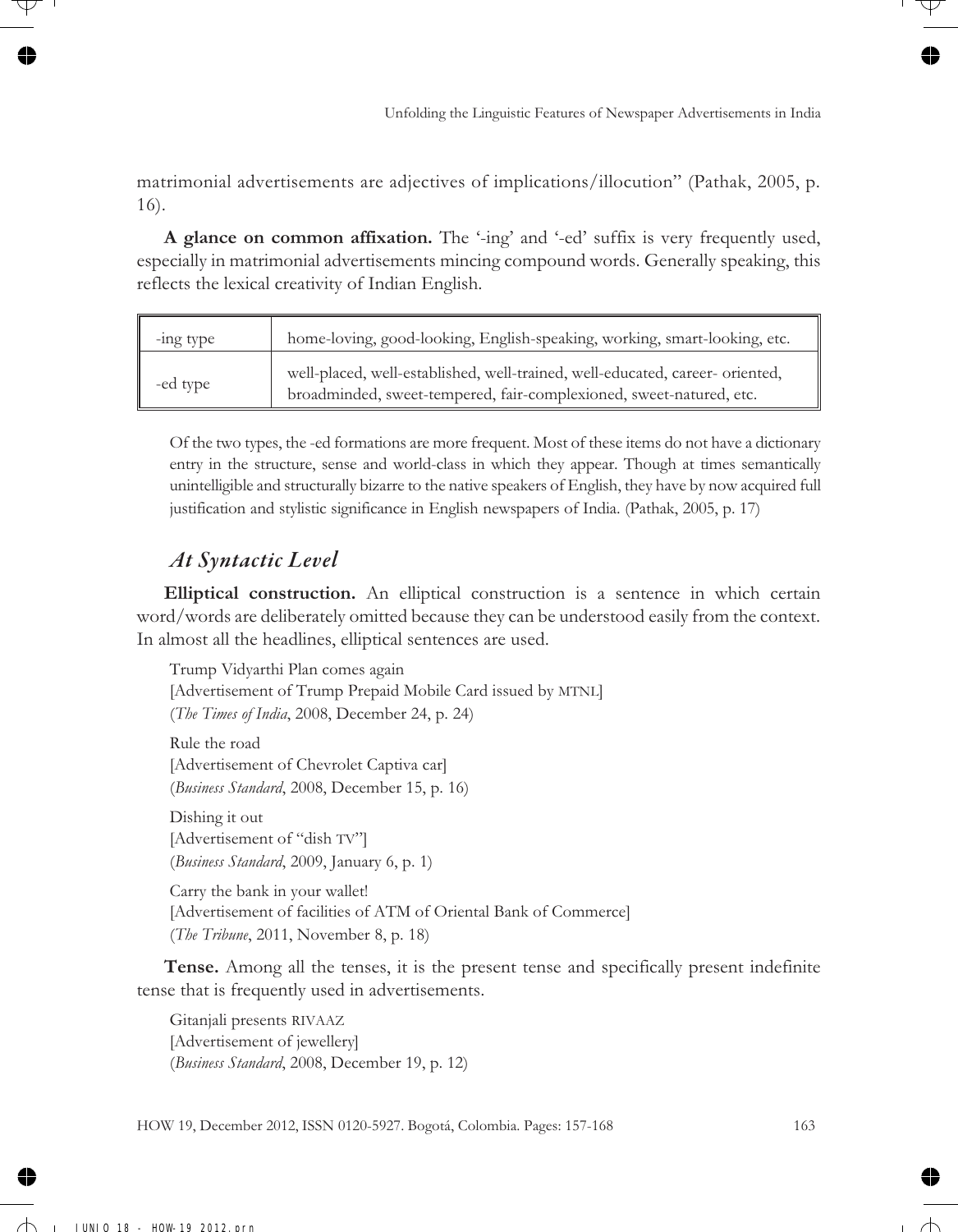Finally a real estate pullout that helps you to find your dream home. We value your dreams...

[Advertisement of real estate] (*The Tribune*, 2011, November 7, p. 9) Where there is trust, reassurance follows [Advertisement of LIC Finance Ltd.] (*The Hindu*, 2009, January 13)

**Imperatives.** Imperative syntactic constructions are frequently used in advertisements.

Let us surprise you, Come experience France [Advertisement of a French hand bag] (*Business Standard*, 2008, December 15, p. 16)

**Binary connectives.** In these types of connectives, two parts (words, or clauses, or sentences) are connected with each other. The word which is emphasized in the first part is opposite to the word emphasized in the second part. As these connectives are concise in form, they draw the attention of the consumers easily. For instance:

"Play more. Pay less." (Samsung Virgin mobile) (*The Times of India*, 2008, September 30, p. 5)

SBI Car Loan Walk in. Drive out. [Advertisement of SBI car loans] (*The Hindu*, 2011, November 4, p. 1)

#### **Grammatical inversion.**

Opportunity you can't afford to miss [Advertisement of TDI Centre Jalandhar] (*The Tribune*, 2009, February 4, p. 18)

Nominal has been placed in an inverted order in the above example.

**Grammatical parallelism.** Parallelism is commonly used in advertisements. It consists of phrases, clauses, or sentences of similar grammatical construction.

We switched their cars for a week and changed their minds forever. Experience the Ford difference with a test drive today! [Advertisement of Ford cars] (*The Tribune*, 2011, November 9, p. 5)

In this example, the word *their* is repeated in the first sentence. In the second sentence, the consonant phoneme /t/ at the initial position of words *test* and *today* is repeated and the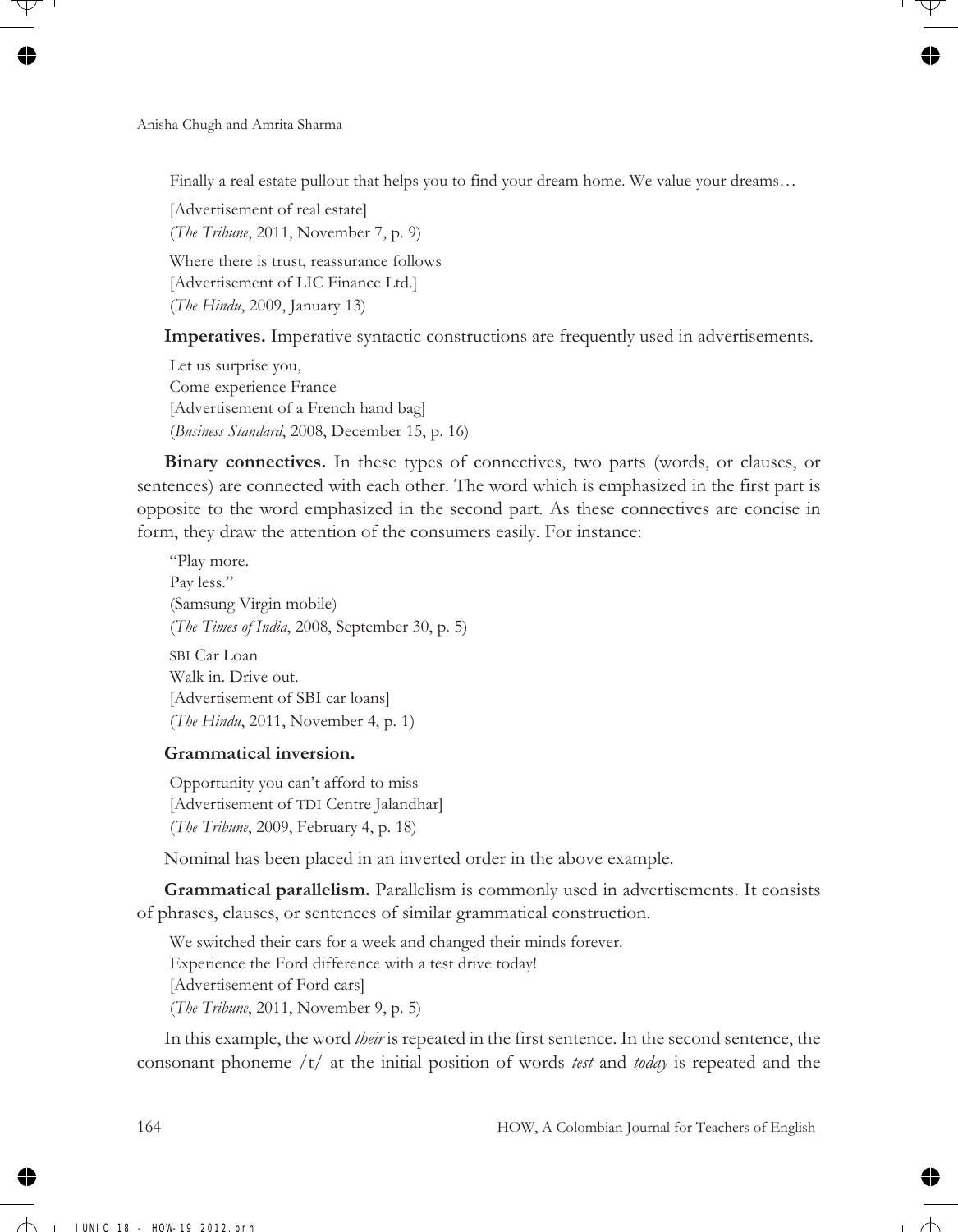consonant phoneme /w/ at the initial position of words *we* and *week* is repeated. It is an example of alliteration also.

**Anaphora.** "A rhetorical device involving the repetition of a word or group of words in successive clauses is called anaphora" (Cuddon, 1999, p. 37). It is also called epanaphora.

Discover the *magic* of *cooking* [emphasis added] Introducing the new USHA cooktops, that make *cooking* a truly *magical* experience [emphasis added] [Advertisement of USHA Cook-tops] (*The Tribune*, 2011, November 12, p. 5)

In the given example, there is repetition of the words *cooking-cooking* and *magic-magical*.

# **At Semantic/Pragmatic Level**

**Simile.** It is a figure of speech in which two dissimilar things are compared with each other by the use of words such as *as*, *like*, and the expressions *such as* and *as though* to draw attention. The comparison is explicit. Advertisers use similes to intensify the features of the product. For instance,

A contest as big as a parent's heart [Advertisement of Gini & Jony] (*Dainik Bhaskar*, 2011, November 12, p. 2) A micro spring as thin as hair.

A roller ball almost as hard as a diamond. A technology that adapts to you. [Advertisement of Add Gel Pen] (*The Economic Times*, 2012, February 20, p. 1)

**Metonymy.** A figure of speech in which an object is designated by the name of something which is generally associated with it is called metonymy (Wren & Martin, 2009).

It's Modern. It's Classic. It's like monogrammed stationery. Or boutique tea. Or aged wine… [Advertisement of Apartments, Pune] (*The Economic Times*, 2012, February 17, p. 3)

**Metaphor.** "A metaphor is a comparison in which one thing is described as if it were another: the starry canvas of the night" (Hicks, 1998, p. 63). For instance,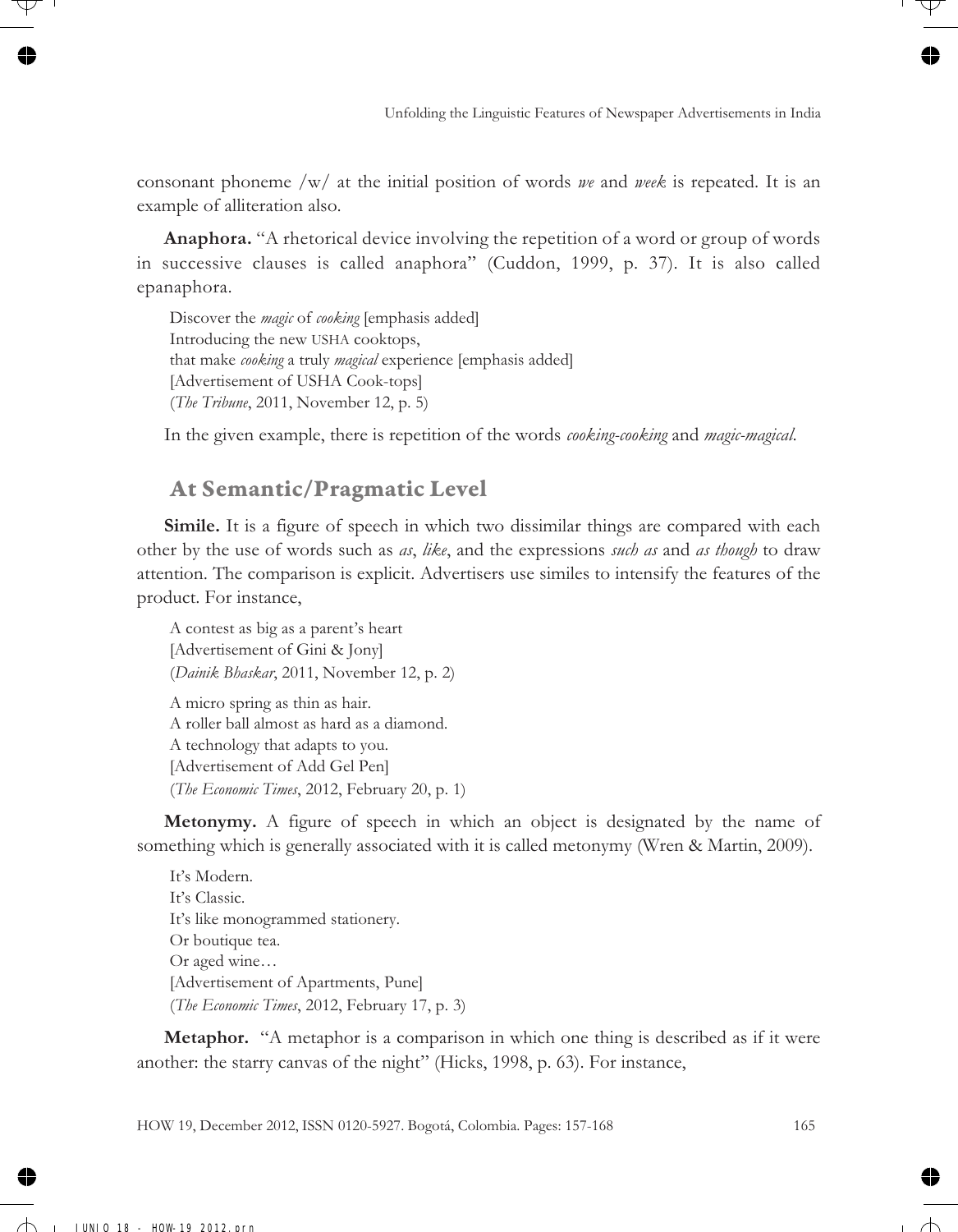The meeting of minds The triumph of thought The Indian Banking Industry is future-ready. BANCON 2011 [Advertisement of an annual conference by Indian Overseas Bank] (*The Hindu*, 2011, November 5, p. 19)

**Antithesis.** For emphasis, a striking opposition or contrast of words is used in the same sentence. For instance,

Institute of hospitality & management "*come* as a student *leave* as a manager" [emphasis added] [Advertisement of an institute] (*The Tribune*, 2012, May 25, p.1)

# **Conclusion**

The modern world depends on advertising; therefore, their creators come with different techniques and styles of creating it in order to tell the qualities of the product and to increase its sale. Therefore, by analyzing a number of examples of newspaper advertisements, it can be said that the creators of advertisements use different styles to convince readers and break the rules or conventions of the English language. As newspapers are rich in a variety of words, phrases, collocations, idioms, associations, different structures, they can be relied upon for a variety of purposes. Newspaper advertisements comprise an important feature of newspapers and are by nature terse, precise, pithy, and attractive and so is the English language included in them. So, what can be a better source for learning the English language than newspaper advertisements?

Advertisements are also a beneficial medium in ELT. They are eye-catching, enhance creativity and provide knowledge about innovations. Although pieces of news, articles, letters to the editor, and all other printed items can also be used for teaching English, the advertisements often draw the attention of learners and readers more easily, so they can be a highly interesting means of teaching English. Use of the mass media as a teaching instrument in the classroom has increased considerably at all grade levels in the past few years. Advertisements can be used as interesting aids for teaching English language in that:

- 1. Advertisements provide us information about the new products coming on the market, thereby extending our knowledge and deepening our understanding. This will also acquaint the readers with language change concerning space and time.
- 2. Advertisements contain a wide variety of language styles not easily found in conventional language learning course books and students must become familiar with such language forms.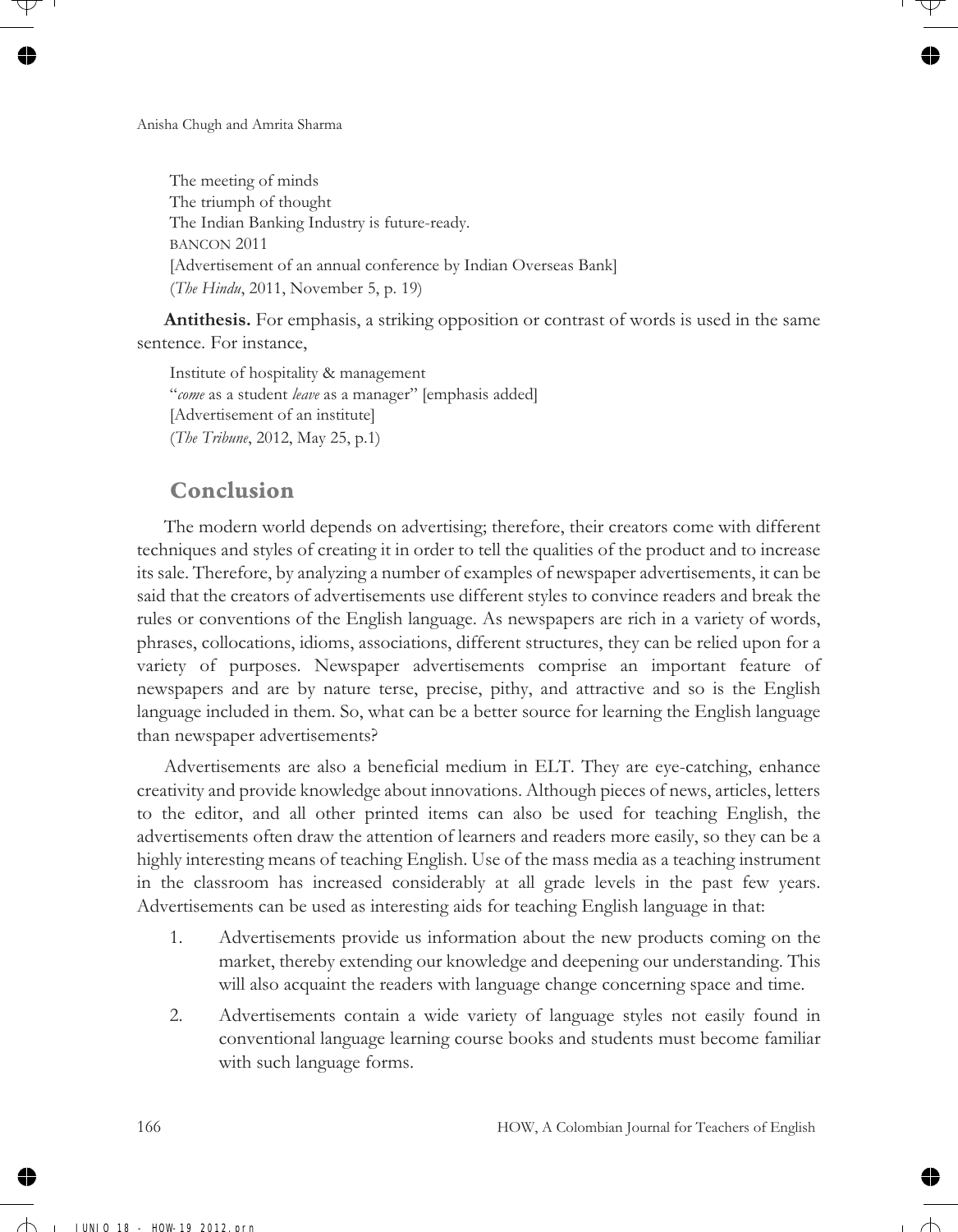- 3. English-language newspapers are easily available in the libraries of schools and colleges, therefore, language teachers can use new material to develop the students' language skills which create interest in learners and make them thoughtful.
- 4. Reading advertisements is an enjoyable and popular pastime for most people, so, activities based on advertisements in the language classroom can become an extension of this interest for such people and for the teachers who apply them.
- 5. Advertisements are a good source of building vocabulary as well as to understand structural aspects of language. The conventional way of vocabulary building by picking up words from advertisements and learning them appears to be gloomy and monotonous. It can be made interesting by using different teaching strategies such as association, using pictures (Look and Say), synonyms and antonyms, Magic Thread (Word Game), etc.
- 6. As the beauty of the language lies in the use of the figures of speech, it can be taught in an interesting way by using newspaper advertisements because examples from normal day-to-day life are easy to grasp. Furthermore, anyone who wishes to understand the significance and value of the work of language must concentrate on the elements of foregrounding. And foregrounding can be achieved through parallelism and deviation which have been discussed in the paper with examples of advertisements. So a teacher can teach this important part of the deviation and usage of figures of speech through newspaper advertisements.

Thus, the present paper introduces the analysis of advertisements at different levels—phonological, lexical, syntactic, and semantic. The above described linguistic features such as grammatical structure, alliteration, rhyme, and simile, etc., provide learners a rich experience of language usage. This learning lightens the flame of creativity and motivates them to use the language authentically.

# **References**

- Cuddon, J. A. (1999). *The Penguin dictionary of literary terms and literary theory*. London, UK: Penguin Books.
- Hicks, W. (1998). *English for journalists*. Oxon, UK: Routledge.
- Leech, G. N. (1966). *English in advertising. A linguistic study of advertising in Great Britain*. London, UK: Longman.
- Pathak, R. S. (2005) Matrimonial advertisements in India: A sociolinguistic profile. *South Asian Language Review*, *15*(2). Retrieved from http://www.scribd.com/doc/35949993/Matrimonial-Advertisements-in-India
- Salzmann, Z. (1993). *Language, culture, and society: An introduction to linguistic anthropology.* Boulder, CO: Westview Press.